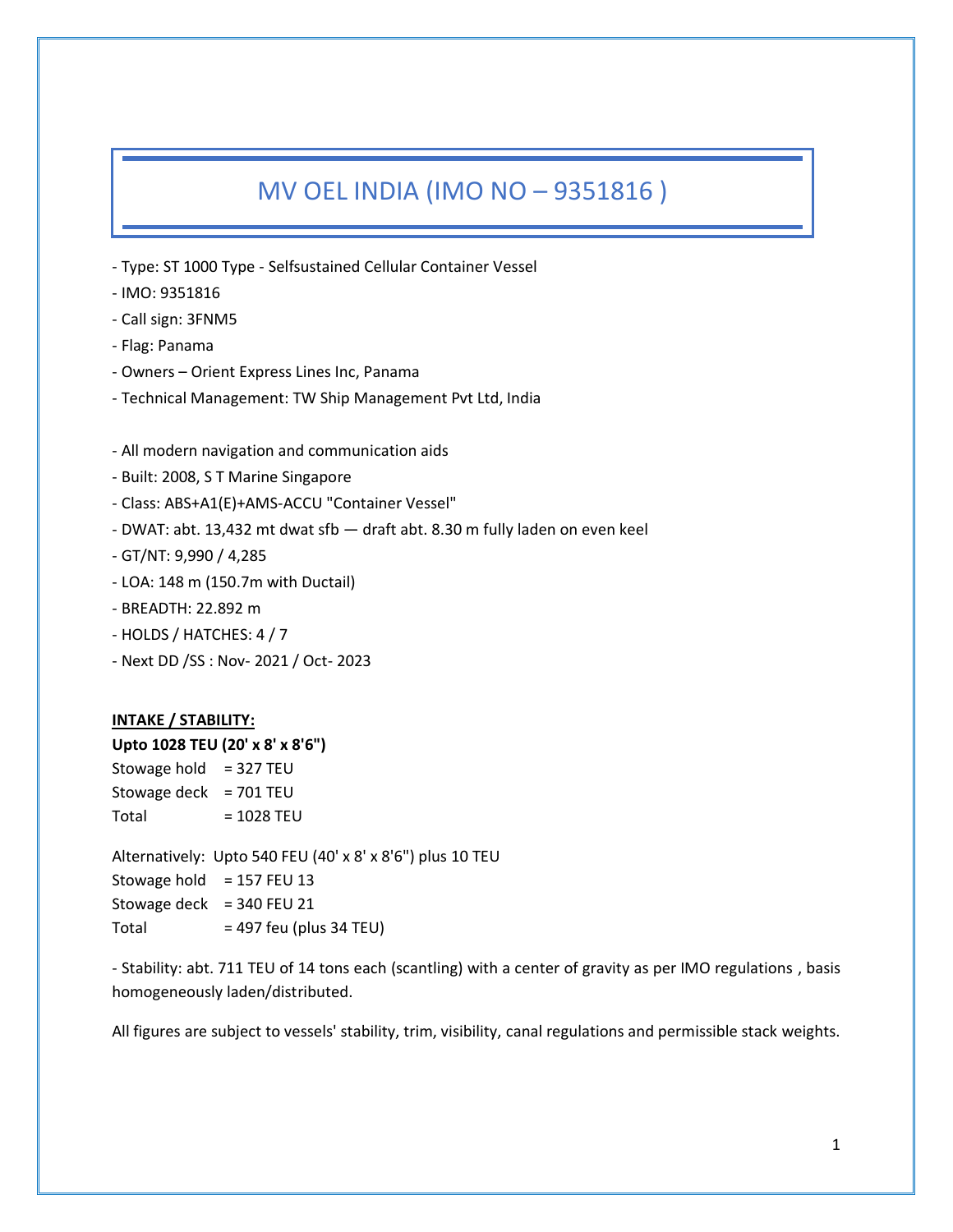- Vessel can accommodate upto 133 units of 45' on deck
- 2 tiers of 8' 6" plus 2 tiers of 9' 6" height containers in cargo holds
- No HQ hold one/two BOX 01,03,05,07

- Containers in holds to be stowed in fixed cellular guide system, 7 containers athwart ship (max) and 4 tiers high.

- Precaution to be done for loading one additional tier of empty containers on deck as far as possible.
- Containers on deck to be stowed at 9 rows athwart ship max. and 4/6 tiers high.
- Lashing by twist locks and rod lashing.
- all container units longitudinal and in direct stow
- all container intakes always subject to vessel's stability / trim and permissible stack weights,
- stack weights: (all point load)
- Stack loads in holds: 96 mt each 20' / 120 mt each 40' container stack

On-Deck 20' Variable 37.5 mt - 70mt dependant on GM and Row position On - Deck 40' Variable 72.5 mt - 90mt dependant on GM and Row position 40' On Top of 2 X 20 Loadable, but stack weight not available

- 100 reefer sockets (on deck)

max kw available for reefers: 750 kw with two auxiliary engines 40' high cube reefer positions available: high cube reefer capacity on deck is 100

Weathertight pontoon hatch covers, non-sequential, are arranged as follows No 1 hatch (C/H No. 1): single hatch cover No 2 to No 7 hatches (C/H No. 2 to 5): two hatch covers each

### **CRANE CONFIGURATION:**

- 2x40 (30) T/25 (28)m Liebherr Electro-Hydraulic Cranes positioned in the center

- vessel is not equipped with a spreader, but has lifting wires for hatch cover opening / closing which are sufficient to open hatch covers with vessel's cranes

### **MAIN ENGINE**:

- WARTSILA 8L46F 10000KW (MCR) at 600rpm
- Main Gen Set 2x875KW (MCR)
- WARTSILA 875W6L20/AVK
- 1x52 KW (MCR) WARTSILA 520W4L 210/AVK

### **TANK CAPACITY:**

HFO : 857.2 cbm (Tank no 1P- 183.7 m3, 1S- 244.2 m3, 2P-187.1 m3, 2S-242.2 m3) MDO : 77.0 cbm Ballast water : 5019 MT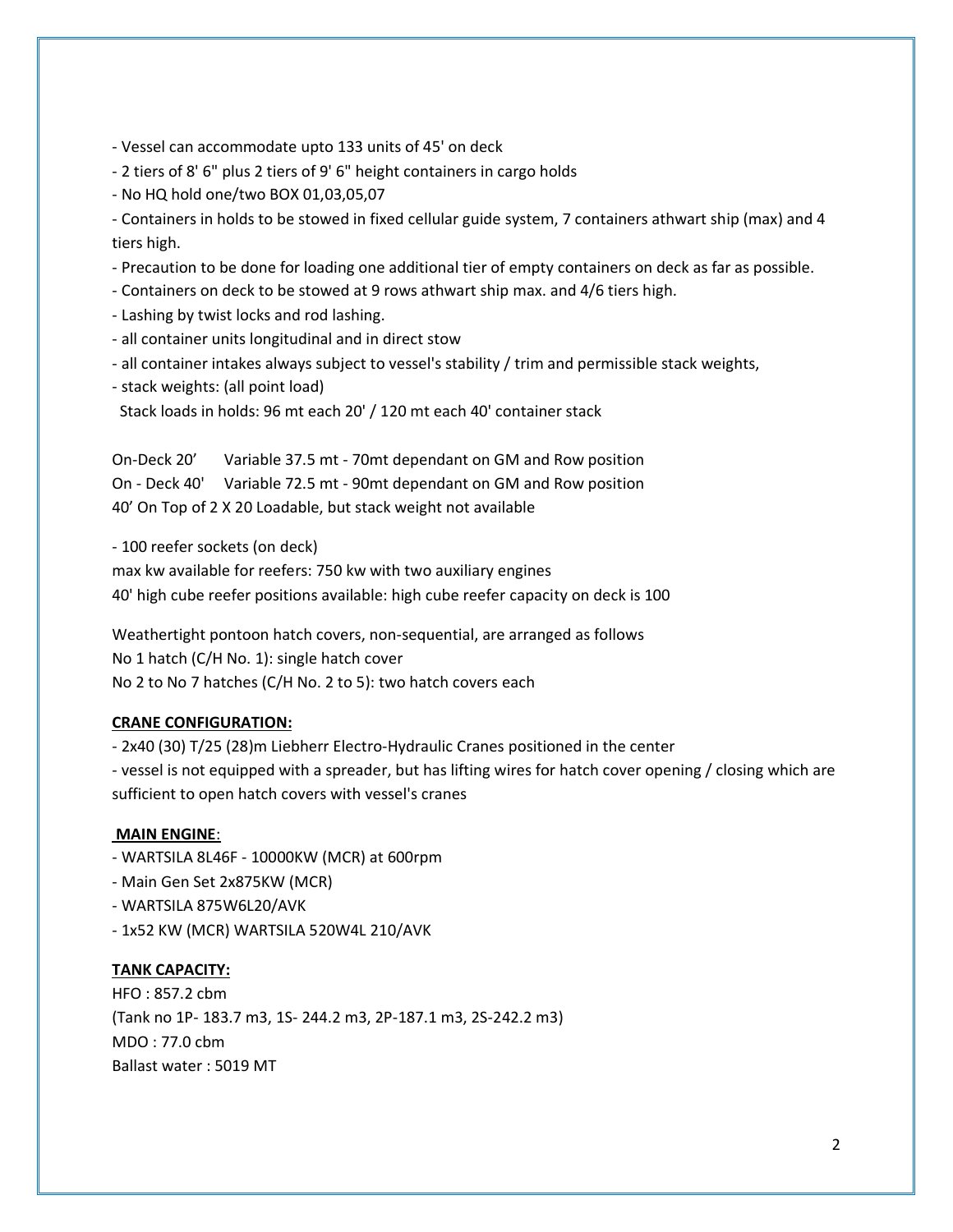### **SPEED / CONSUMPTION / BUNKERS (ALL DETAILS ABT.):**

| Abt 19 knots on abt - 40 - mts IFO at - 90 - pct MCR    |
|---------------------------------------------------------|
| Abt 18 knots on abt - 37 - mts IFO at - 85 - pct MCR    |
| Abt 17 knots on $abt - 34$ - mts IFO at $-80$ - pct MCR |
| Abt 16 knots on abt - 32 - mts IFO at - 70 - pct MCR    |
| Abt 15 knots on abt - 30 - mts IFO at - 60- pct MCR     |
| Abt 14 knots on abt - 26 - mts IFO at - 50 - pct MCR    |
| Abt 13 knots on abt - 24 - mts IFO at - 40 - pct MCR    |
| Abt 12 knots on abt - 22 - mts IFO at - 30 - pct MCR    |

Abt meaning allowance of +/- 0.5 knots on Speed and +/- 5% on bunker consumption. Main engine, auxiliary diesel-generators for working on IFO 380. When Shaft Generator is connected Main engine consumption increases by 1.2 MT. Vessel burns MDO for emergency only. Max. MDO consumption per month about 2 MT.

Speed / consumption based on design draft on even keel and good weather conditions of max. Beaufort 4 / Douglas 3 in deep water with no adverse currents with seawater temperature of max. 30 deg eel without any sea margin considered / without reefers connected / shaft generator not engaged.

With max reefer: 5.5 to 6.0 MT/day in additional to above.

### **-Port consumption for auxiliary engines:**

abt. 2.2 mt RMG 380 (Idle/Without reefers connected) plus abt. 1 mt on Aux. Boiler. With max reefer 5.0 mt/day & auxiliary boiler 1.0 mt

#### **- Bunker Specifications:**

Charterers shall supply and pay for fuel and diesel oil of the specification and grades (as stated below) which are of stable and homogeneous nature and which to comply with standard.

ISO 8217 / 2010 IFO: RMG 380 MDO: DMB

Fuel has to comply with requirements of MARPOL 73/78 Annex VI and federal regulations if applicable.

Charterers shall only supply suitable fuel to enable main propulsion and auxiliary machinery to operate efficiently and without harmful effects. Vessel will not commingle different bunker stems in the same storage tank.

Sludge removal, if any, to be for Charterers account and Charterers time.

Vessel is not fitted with Scrubbers or Exhaust Gas Systems (EGCS).